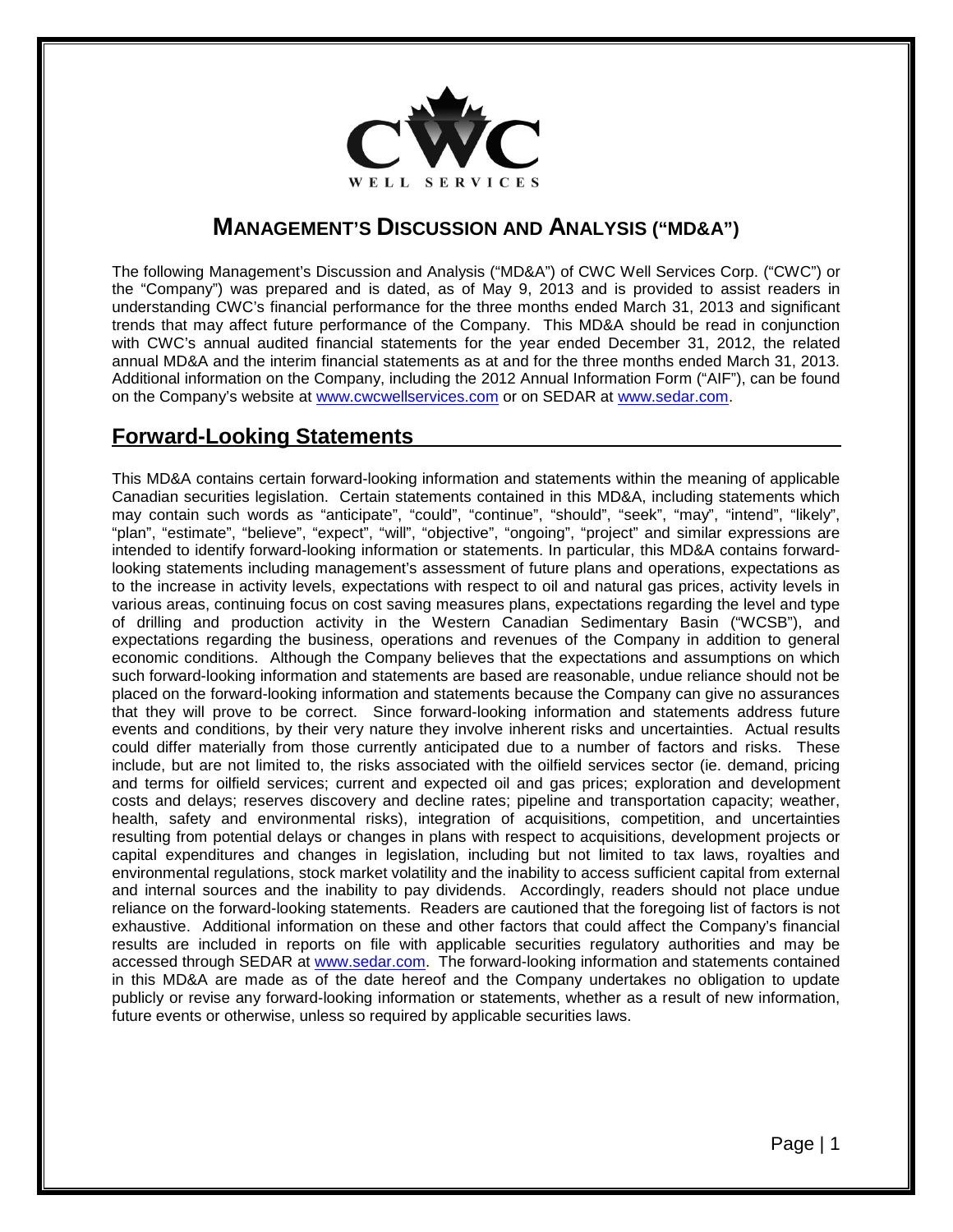# **Corporate Overview**

CWC is a premier well servicing company operating in the Western Canadian Sedimentary Basin ("WCSB") providing a complementary suite of oilfield services including service rigs, coil tubing, snubbing, and well testing. CWC provides these services through two distinct divisions, Well Servicing and Other Oilfield Services.

CWC's equipment and services can be found throughout the entire WCSB from Northeast BC to Southeast SK and all points in between in Alberta. These services are provided from strategic regional operating locations in Grande Prairie, Slave Lake, Red Deer, Provost, Lloydminster and Brooks, AB and Weyburn, SK. CWC's corporate office is located in Calgary, AB. Management is comprised of experienced oilfield service professionals who have successfully executed business plans in the past that focused on creating shareholders' value. The Company's shares trade on the TSX Venture Exchange under the symbol "CWC".

# **Highlights for the Three Months Ended March 31, 2013**

- Revenue for the first quarter of 2013 was \$38.4 million, a decrease of \$0.5 million or 1% over the first quarter of 2012. Activity in the first quarter was lower than that seen in the first quarter of 2012 but the lower activity was offset by increased revenue per hour seen primarily in the Coil division:
	- o Revenue from the Well Servicing segment increased 2% as compared to the prior year with increases in both service rig and coil tubing related revenues primarily from an increase in the revenue rate per hour in the coil tubing division.
	- o Revenue from the Other Oilfield Services segment decreased 28% as compared to the prior year impacted by lower oilfield services activity levels for these services and, consequently, utilization on snubbing and well testing assets which have a greater exposure to both natural gas and completions related activities.
- EBITDAS for the first three months of 2013 was \$11.3 million, a slight increase of \$0.2 million or 2% compared to the prior year:
	- o EBITDAS experienced a slight increase largely as a result of increases in the Well Servicing segment for increased hours on service rigs and improved rates on coil tubing.
	- o Other Oilfield Services had a negative impact on EBITDAS on a year over year basis. The snubbing division has been negatively impacted by the low natural gas prices while well testing division was impacted by fewer completions.
- Net income for the first quarter of 2013 was \$4.9 million, an increase of \$0.4 million or 8% compared to the prior year. This increase is the result of slightly higher EBITDAS as discussed above, finance costs savings as a result of lower average debt levels and a gain on the sale of one snubbing unit.
- On February 7, 2013 the Board of Directors declared a quarterly dividend of \$0.01625 per common share resulting in an annualized dividend of \$0.065 per common share, consistent with dividends paid in 2012. The declaration of dividends reflects CWC's positive view of the sustainability of its cash flows and earnings in the future and the Company's ability to provide a meaningful return on investment for its shareholders without impacting the Company's ability to pursue long-term growth opportunities.
- CWC continues to grow its well servicing fleet with construction beginning on three new service rigs during the first quarter which are scheduled for delivery during the second and third quarter of 2013. CWC continues to upgrade and replace various support equipment to ensure CWC's fleet remains among the newest and most technologically advanced in the industry.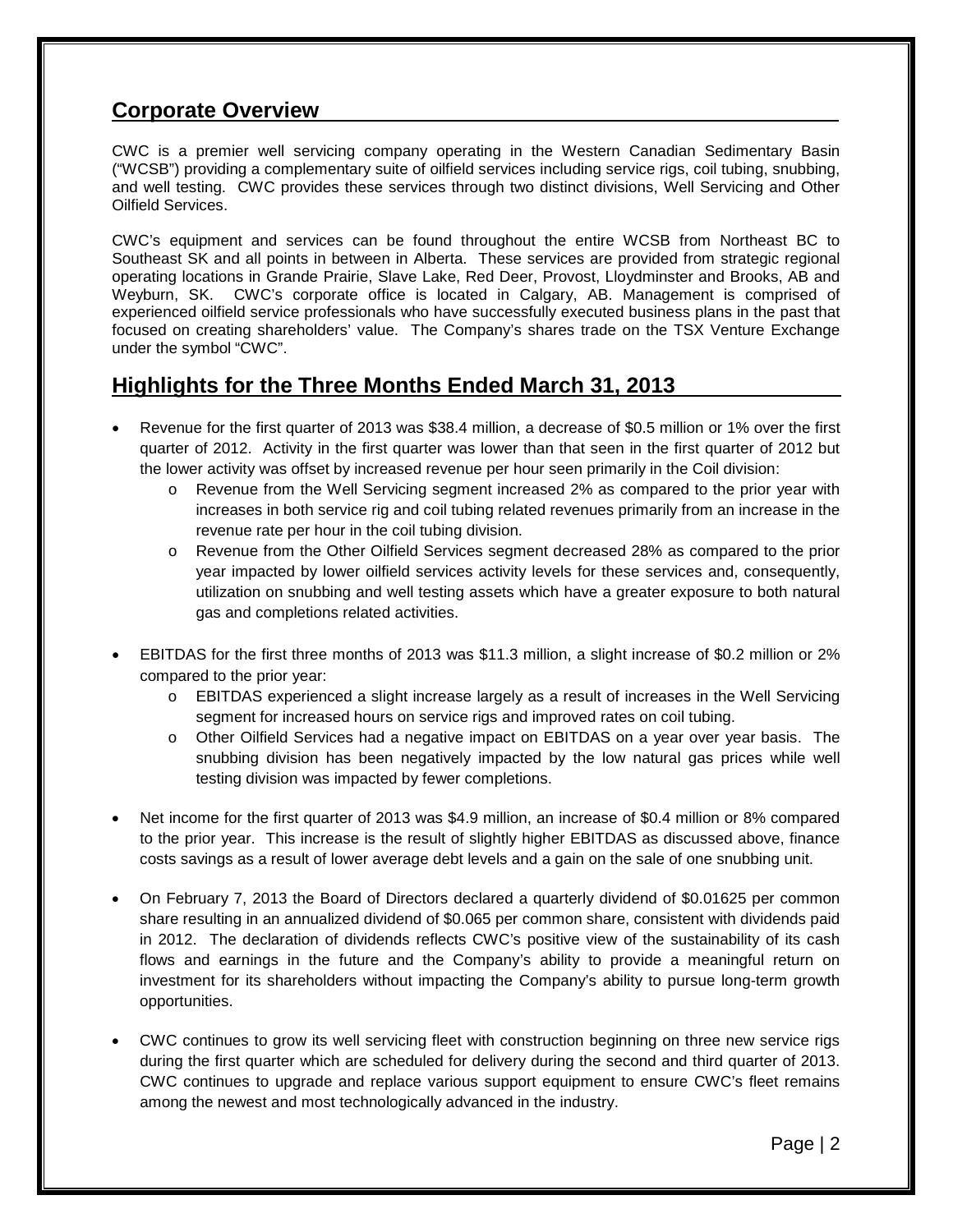# **Financial and Operational Highlights**

|                                                                         | <b>THREE MONTHS ENDED</b><br><b>MARCH 31</b> |                             |          |
|-------------------------------------------------------------------------|----------------------------------------------|-----------------------------|----------|
| \$ thousands, except per share amounts, margins and ratios              | 2013                                         | 2012                        | % Change |
| <b>FINANCIAL RESULTS</b>                                                |                                              |                             |          |
| Revenue                                                                 |                                              |                             |          |
| Well servicing                                                          | \$<br>35,198                                 | $\sqrt{3}$<br>34,514        | 2%       |
| Other oilfield services                                                 | 3,180                                        | 4,393                       | (28%)    |
|                                                                         | 38,378                                       | 38,907                      | (1% )    |
| EBITDAS <sup>1</sup>                                                    | 11,265                                       | 11,066                      | 2%       |
| EBITDAS margin $(\%)$ <sup>1</sup>                                      | 29%                                          | 28%                         |          |
| Funds from operations <sup>2</sup>                                      | 11,265                                       | 11,065                      | 2%       |
| Net income                                                              | 4,883                                        | 4,525                       | 8%       |
| Net income margin (%)                                                   | 13%                                          | 12%                         |          |
| Dividends declared                                                      | 2,521                                        |                             |          |
| Per share information                                                   |                                              |                             |          |
| Weighted average number of shares outstanding - basic                   | 155,078                                      | 156,201                     |          |
| Weighted average number of shares outstanding - diluted                 | 159,503                                      | 160,580                     |          |
| EBITDAS <sup>1</sup> per share - basic and diluted                      | 0.07                                         | 0.07                        |          |
| Funds from operations per share - basic and diluted                     | 0.07                                         | 0.07                        |          |
| Net earnings per share - basic and diluted                              | 0.03                                         | 0.03                        |          |
|                                                                         | MARCH 31,<br>2013                            | <b>DECEMBER 31,</b><br>2012 |          |
| <b>FINANCIAL POSITION AND LIQUIDITY</b>                                 |                                              |                             |          |
| Working capital (excluding debt) <sup>3</sup>                           | 16,861                                       | 10,683                      |          |
| Working capital (excluding debt) ratio                                  | 2.3:1                                        | 1.8:1                       |          |
| <b>Total assets</b><br>Total long-term debt (including current portion) | 157,262<br>42,634                            | 152,680<br>41,841           |          |
| Shareholders' equity                                                    | 98,969                                       | 96,465                      |          |

*Notes 1 to 3 - Please refer to the "Reconciliation of Non-IFRS Measures" later in this MD&A.*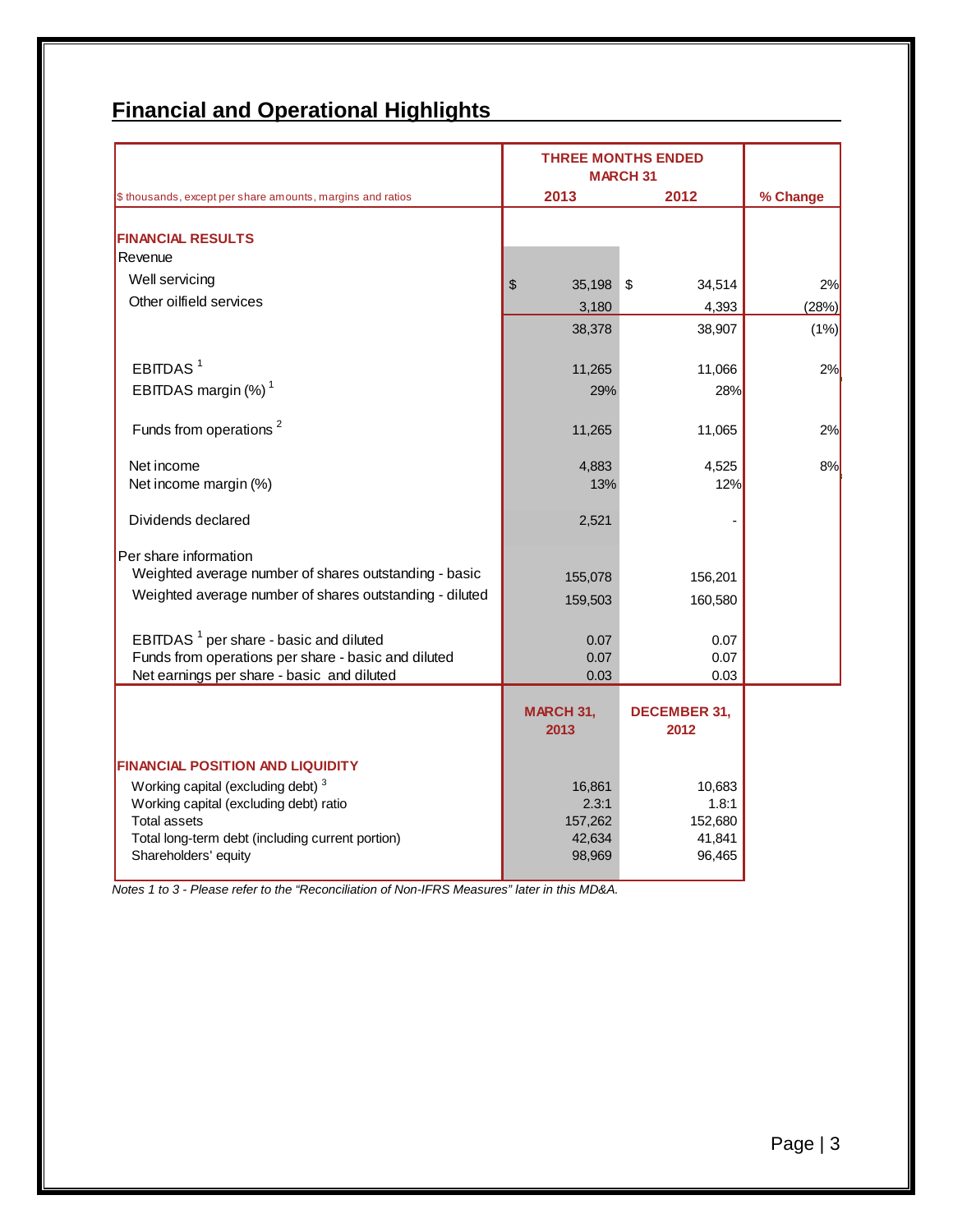|                                       | 2013             | 2012             |                  |                  |                  |
|---------------------------------------|------------------|------------------|------------------|------------------|------------------|
| <b>OPERATING HIGHLIGHTS</b>           | <b>Quarter 1</b> | <b>Quarter 4</b> | <b>Quarter 3</b> | <b>Quarter 2</b> | <b>Quarter 1</b> |
| <b>WELL SERVICING</b>                 |                  |                  |                  |                  |                  |
| <b>Service Rigs</b>                   |                  |                  |                  |                  |                  |
| Number of service rigs, end of period | 68               | 68               | 65               | 65               | 63               |
| Hours worked                          | 37,689           | 32,059           | 31,347           | 21,186           | 37,543           |
| Utilization %                         | 62%              | 53%              | 52%              | 36%              | 65%              |
| <b>Coil Tubing Units</b>              |                  |                  |                  |                  |                  |
| Number of units, end of period        | 8                | 8                | 8                | 8                | 8                |
| Hours worked                          | 3,285            | 1,463            | 1,034            | 417              | 3,956            |
| Utilization %                         | 68%              | 30%              | 22%              | 9%               | 90%              |
| <b>OTHER OILFIELD SERVICES</b>        |                  |                  |                  |                  |                  |
| <b>Snubbing Units</b>                 |                  |                  |                  |                  |                  |
| Number of units, end of period        | 6                |                  | 7                | 7                |                  |
| Hours worked                          | 1,460            | 1,191            | 574              | 241              | 2,065            |
| Utilization %                         | 28%              | 23%              | 11%              | 5%               | 46%              |
| <b>Well Testing Units</b>             |                  |                  |                  |                  |                  |
| Number of units, end of period        | 11               | 11               | 11               | 11               | 12               |
| Number of tickets billed              | 376              | 204              | 410              | 238              | 468              |

# *Overview*

According to Canadian Association of Oilwell Drilling Contractors ("CAODC"), the average number of active Canadian drilling rigs in Q1 2013 was 493 out of 815 (61%) an increase of 16% compared to the average for Q4 2012 of 376 out of 831 (45%), but a drop of 5% compared to the average for Q1 2012 of 537 out of 797 (67%) drilling rigs. CWC over the past few quarters has continued shifting well servicing work towards production maintenance, workovers and abandonments and nearly 80% of activity was primarily focused on oil-related activities which helped to offset declines in completion related activities that were lower due to the drops in drilling activity year over year and fundamentals that continued to be a challenge for natural gas related drilling.

While U.S. oil prices remain at healthy levels averaging US\$94.35 per barrel for West Texas Intermediate ("WTI") in Q1 2013 compared to US\$102.84 per barrel in Q1 2012, the discount differential between Western Canadian Select ("WCS"), the price at which most of our exploration and production ("E&P") customers sell their oil at, and WTI remained high; primarily brought about by oil transportation bottlenecks. This discount pricing differential resulted in less urgency from E&P customers to get new wells drilled and completed in Q1 2013 compared to Q1 2012. The overall result for CWC was a slight decrease in the service rig utilization rate to 62% in Q1 2013 compared to Q1 2012 of 65%.

As for natural gas prices, there was an improvement of approximately 19% in Q1 2013 compared to in Q1 2012. While prices have seen some improvement, they continue to face pressure from the lag between planned reduction of drilling programs and the decline in storage levels. The fundamentals of price and storage levels have had a negative impact on activity and particularly on our snubbing division.

# *Well Servicing*

CWC is the  $6<sup>th</sup>$  largest service rig provider in the WCSB, operating a modern fleet of 68 service rigs and 8 coil tubing units. Three additional service rigs are under construction and anticipated to be delivered in the second and third quarter of 2013. These new rig builds will continue our expansion into North Central Alberta as we continue to have success penetrating this new geographic region for CWC which began late in 2012, whereby the company now has 4 active rigs in this area and will increase to 7 rigs by the end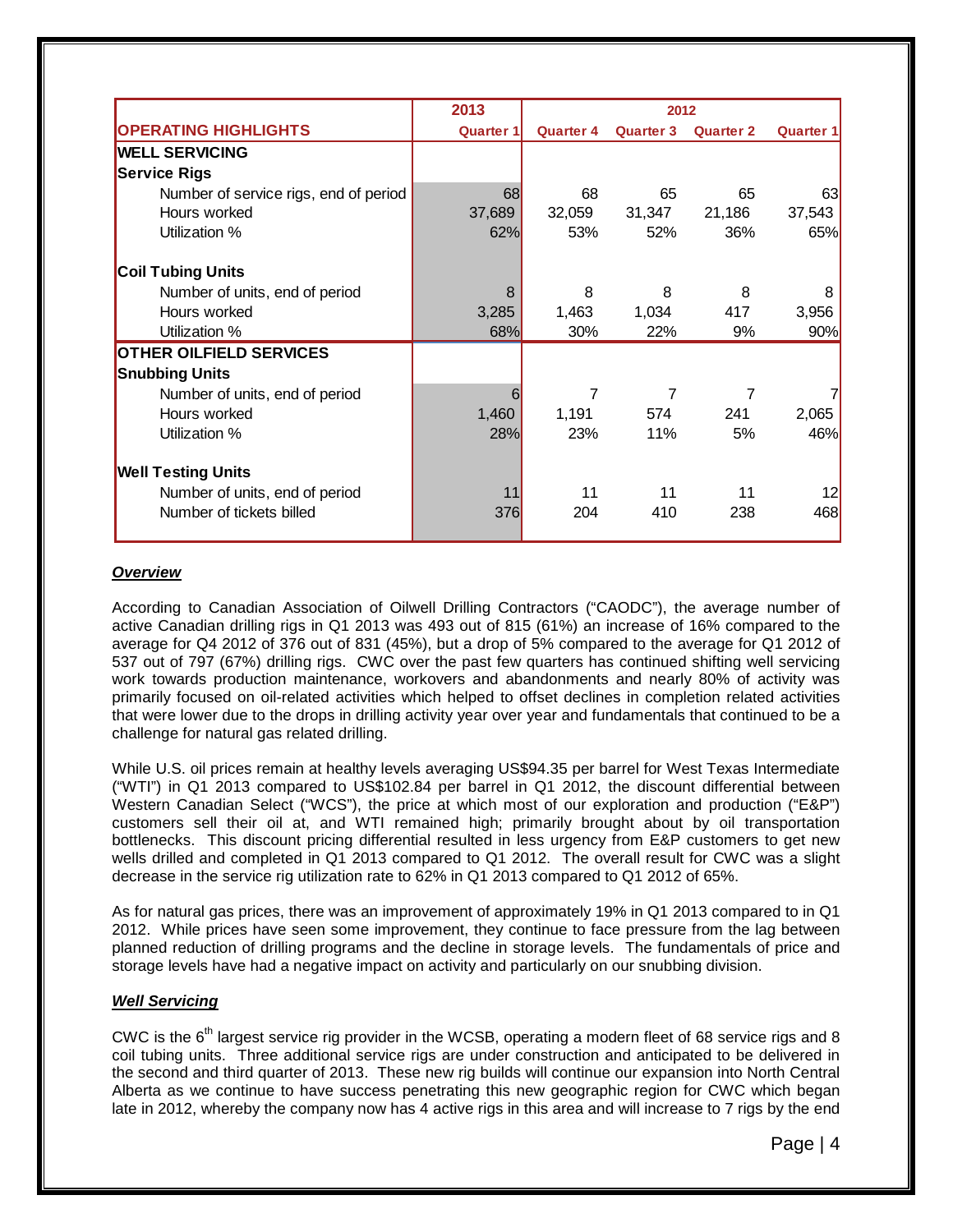of Q3 2013. Customer acceptance of our new and high quality equipment continues to gain momentum. Rig services include completions, maintenance, workovers and abandonments with depth ratings from 1,500 to 5,000 metres. Our service rig fleet, with its leading edge technology, continues to stand out in an industry characterized by ageing equipment and infrastructure.

In 2012, the Company completed the construction of a new slant service rig, two new double service rigs, one new single service rig, and recertified one single service rig not previously in service. Additional growth opportunities for new geographic areas were identified in 2012 which led to the construction of these additional service rigs that increased the active service rig count to 68 service rigs with three more new service rigs being constructed in 2013. Increasing the fleet size helped in offsetting revenue declines as utilization was down year over year.

CWC's Class I, II and III coil tubing units have depth ratings from 1,500 to 4,000 metres and are well positioned for the changing demand of our customers for deeper depth capabilities. CWC converted one coil tubing unit to a Class III, 2 inch unit capable of depths of 4,000 meters and was deployed in the field in October 2011, a second unit was deployed to the field before the end of the first quarter of 2012 and a third unit, committed to in the 2012 capital budget, is scheduled to be available in Q3 2013.

Well Servicing segment revenue in Q1 2013 was up 2% at \$35.2 million compared to \$34.5 million in Q1 2012. The \$0.7 million year-over-year increase was largely due to higher rates being achieved in the Coil division. Average hourly rates on service rigs remained consistent year-over-year at \$823 per hour for the Q1 2013 versus \$821 for the Q1 2012. Service rig rates are highest during the first quarter as a result of the need for additional winter related equipment that increases average hourly pricing. Coil tubing average hourly rates improved 36% in the Q1 2013 compared to Q1 2012 driven by our focus on higher margin work and contribution of our higher depth capacity coil tubing units which have a higher price per hour given the demand for these units. CWC continues to monitor its pricing in the competitive landscape and anticipate stable margins in 2013.

Service rig hours were consistent year-over-year despite an additional five units in the service rig fleet Q1 2013 from Q1 2012. This is consistent with the drop in overall industry utilization for service rigs as reported by the CAODC.

# *Other Oilfield Services*

CWC's Other Oilfield Services segment provides a variety of services for the completion and production phases of oil and natural gas wells from its 6 snubbing units and 10 well testing units. The Other Oilfield Services division revenue decreased by 28% to \$3.2 million in Q1 2013 from \$4.4 million in Q1 2012. The snubbing division continues to be negatively affected by low activity on natural gas projects that suit our equipment and a decrease from well testing as a result of lower completions activity in the industry.

In response to continued challenging market conditions for activity on snubbing, the Company sold one of its 5,000 psi snubbing units, resulting in a gain on the sale of this unit. This unit was one of our oldest units and was not active in our fleet at the time. The sale of this unit was to a U.S. based company and will not be competing with our current snubbing units in Canada.

# **Outlook**

With Q1 2013 behind us and WTI oil prices in the \$90 to \$100 range with WCS differentials narrowing, 2013 is shaping up to be as good or a better year than 2012 for CWC. The Petroleum Services Association of Canada ("PSAC") is forecasting 12,000 wells to be drilled in 2013; an increase of 9% compared to the 11,025 wells drilled in 2012. While we still have some unanswered questions such as whether the northern leg of the Keystone XL pipeline carrying Canadian crude oil to U.S. refineries will be built (in our view, the main reason for the current pause in activity levels by our E&P customers), CWC is optimistic that such approvals will eventually be obtained. As for NYMEX natural gas prices, it started January 2013 at the bottom around \$3.25 and has increased above \$4.25 in late April 2013, suggesting that North America has finally resolved its oversupply situation in natural gas. Should natural gas prices remain at these levels, CWC's Other Oilfield Service assets of snubbing and well testing, which have a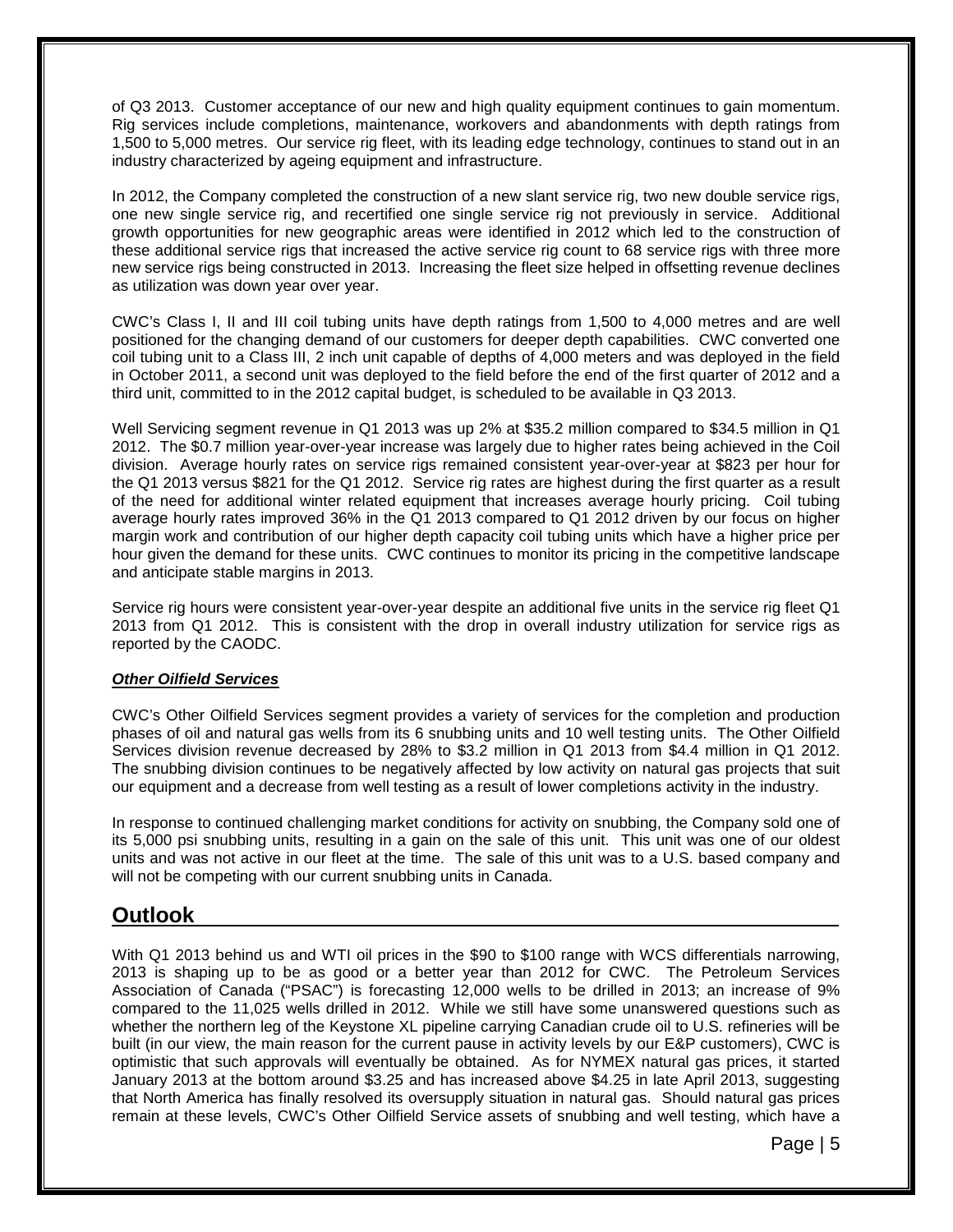greater exposure to natural gas activities, should see an increase in its utilization levels compared to 2012. Our cautious optimism for 2013 has not dampened our resolve to continue growing the Well Servicing division. In December 2012, the Board of Directors approved a 2013 capital expenditure program to build 3 new service rigs to continue supporting our growth into Slave Lake/Wabasca and the completion of 1 new Class III, 2 inch coil tubing unit. These 3 new service rig builds, which are expected to be operational in Q3 2013, will increase CWC's service rig fleet to 71 units; an increase of 30 units or 73% over a 2 year period (more than any other Canadian service rig company over this same period of time).

| <b>Discussion of Financial Results</b> |  |  |
|----------------------------------------|--|--|
|                                        |  |  |

|                                     | <b>THREE MONTHS ENDED</b><br><b>MARCH 31</b> |        |          |
|-------------------------------------|----------------------------------------------|--------|----------|
| \$ thousands, except margins        | 2013                                         | 2012   | % Change |
| Revenue                             |                                              |        |          |
| Well servicing                      | \$<br>35,198 \$                              | 34,514 | 2%       |
| Other oilfield services             | 3,180                                        | 4,393  | (28%)    |
|                                     | 38,378                                       | 38,907 | (1%)     |
| Operating expenses                  |                                              |        |          |
| Well servicing                      | 21,202                                       | 21,089 | 1%       |
| Other oilfield services             | 2,319                                        | 2,986  | (22%)    |
|                                     | 23,521                                       | 24,075 | (2%)     |
| Gross margin <sup>1</sup>           | 14,857                                       | 14,832 | 0%       |
| Gross margin % <sup>1</sup>         | 39%                                          | 38%    | 1%       |
| Selling and administrative expenses | 3,592                                        | 3,766  | (5%)     |
| EBITDAS <sup>2</sup>                | 11,265                                       | 11,066 | 2%       |
| EBITDAS margin (%) <sup>2</sup>     | 29%                                          | 28%    | 1%       |
| Stock based compensation            | 202                                          | 184    | 10%      |
| Finance costs                       | 654                                          | 769    | (15%)    |
| Depreciation                        | 3,988                                        | 3,857  | 3%       |
| (Gain) loss on sale of equipment    | (144)                                        | 47     | (406%)   |
| Net income before taxes             | 6,565                                        | 6,209  | 6%       |
| Deferred income tax expense         | 1,682                                        | 1,684  | 0%       |
| Net income                          | 4,883                                        | 4,525  | 8%       |

*Notes 1 to 2 - Please refer to the "Reconciliation of Non-IFRS Measures" later in this MD&A.*

# **Revenue**

Revenue for the first three months of 2013 was \$38.4 million, a 1% decrease from the first quarter of 2012. Drilling industry activity was down approximately 9% in Q1 2013 compared to Q1 2012 while service rig industry activity according to the CAODC was essentially flat year-over-year for Q1 2013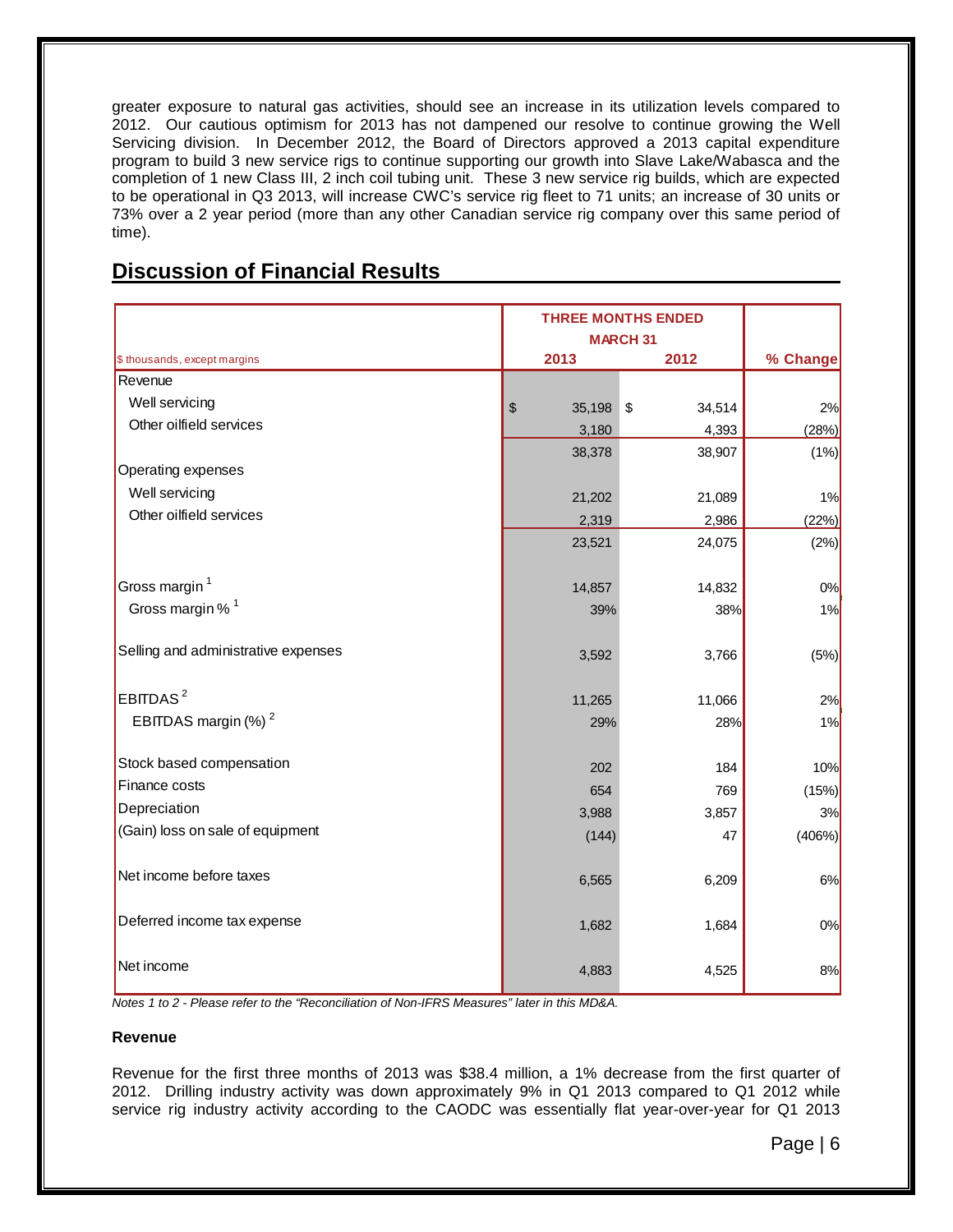compared to Q1 2012. First quarter results reflect the usual winter increases in activity. Oil prices remained relatively healthy; however customers have moderated their spending to some extent. This is primarily a result of price differentials on Western Canadian Select oil compared to West Texas Intermediate oil pricing and continuing strains on pipeline takeaway capacity in WCSB. The overall result for CWC was a slight decrease in the service rig utilization rate to 62% in Q1 2013 compared to Q1 2012 of 65%.

CWC continues to focus on providing services to better capitalized and financed senior and intermediate E&P companies. In the first quarter of 2013, approximately 64% of our revenue was derived from our top ten customers, the majority of which are large or intermediate E&P companies. The Company also focuses on customers with higher exposure to oil opportunities instead of dry natural gas plays given the pricing for oil compared to that of dry natural gas.

# **Gross Margin and Direct Operating Expenses**

Gross margin for the first three months of 2013 was consistent with the first three months of 2012. Many operating costs are variable in nature and increases or decreases with activity levels such that much of the change in operating costs in the year over year periods correspond to the increases or decreases in revenue in the current period compared to the prior period. The Company's ability to maintain gross margin on lower revenue and utilization shows the continued success of management's ability to effectively manage costs. Labour cost is the largest variable cost incurred by the Company.

# **Selling and Administrative Expenses ("S&A")**

S&A for the first three months of 2013 was \$3.6 million (9% of revenue) compared to \$3.8 million (10% of revenue) in the first three months of 2012. The decrease in expenses is due to some onetime costs incurred in Q1 2012 that were not incurred in Q1 2013, as well as some expenses which were deferred until later in 2013. With the current levels of activity and changes instituted for various costs saving matters, we expect that S&A as a percentage of revenue going forward to be stable on an annualized basis and is considered by management to be in line with industry peers. The current structure and level of expense are adequate to allow for continued growth in revenue without meaningful increases in expenses.

# **EBITDAS**

EBITDAS for the first three months of 2013 was \$11.3 million (29% of revenue) compared to \$11.1 million (28% of revenue) in the first quarter of 2012, a slight increase of \$0.2 million. The increase in EBITDAS, although modest, demonstrates the successful cost management initiatives put in place even though there was a slight decline in CWC's revenue and general slowdown in activity levels in the oilfield services industry. EBITDAS will continue to provide the cash flow needed to grow our business through the purchase of new equipment or business acquisitions and reduce outstanding long-term debt while maintaining a dividend for our shareholders.

# **Stock-based Compensation ("SBC")**

SBC for the first three months of 2013 was consistent with the first three months of 2012. The non-cash expense related to stock based compensation plans is a result of 9.3 million stock options outstanding and 0.7 million restricted share units.

# **Finance Costs**

Interest expense for the first three months of 2013 was \$0.7 million compared to \$0.8 million for the first three months of 2012. The majority of the decrease is a result of scheduled principal repayments made on the non-revolving portion of the long-term debt outstanding as well as reduced interest rates that were secured with the current credit facility.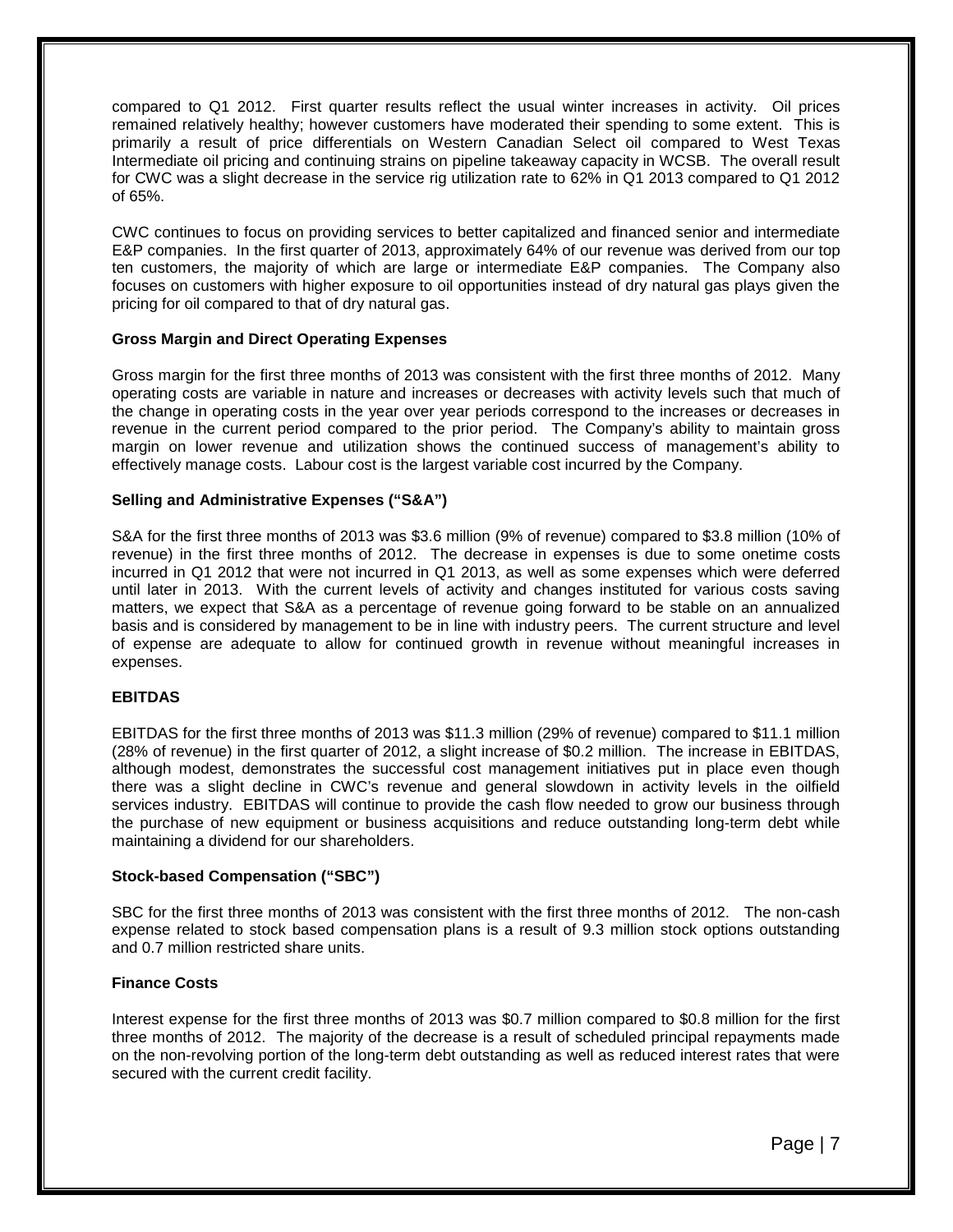## **Depreciation**

Depreciation has increased by 3% year over year and the increase is consistent with the equipment additions from 2012.

### **(Gain) Loss on Sale of Equipment**

The gain on sale of equipment relates to the sale of one snubbing unit during the first three months of 2013. Management continually monitors the asset mix and equipment needs and invests and divests assets as needed to optimize utilization.

### **Income Taxes**

Based on the net income before taxes of \$6.6 million for the first three months of 2013 and an expected income tax rate of 25%, an income tax expense of \$1.6 million would be expected. The Company had various non-cash and non-tax deductible items included in the computation of net income, including stock-based compensation, resulting in a deferred income tax liability of \$2.6 million. The Company has substantial tax pools and non-capital losses available to reduce future taxable income such that no cash taxes are expected to be payable in 2013 depending on growth and profitability of the Company.

#### **Net Income**

Net income for the first three months of 2013 was \$4.9 million compared to \$4.5 million in the first three months of 2012; an increase of \$0.4 million or 8%. Lower revenue were offset by a slight improvement in margins; a \$0.2 million reduction in S&A expenses; a \$0.1 million reduction in finance costs and deferred taxes partially offset by slight increases in depreciation and stock based compensation. Management remains focused on driving higher levels of profitability by capitalizing on its young and technologically advanced equipment fleet and high quality labour force.

| \$ thousands, except per share amounts                                |                | 2013             |                  |      | 2012                     |                   |                   |                   | 2011             |                   |
|-----------------------------------------------------------------------|----------------|------------------|------------------|------|--------------------------|-------------------|-------------------|-------------------|------------------|-------------------|
| THREE MONTHS ENDING                                                   |                | March 31         |                  |      | December 31 September 30 |                   | June 30 March 31  | December 31       | September 30     | June 30           |
| Revenue                                                               | $\mathfrak{L}$ | $38,378$ \$      | 29.396           | - \$ | 26.887                   |                   |                   | 35.988 \$         | 31.224           | \$12.987          |
| EBITDAS <sup>1</sup>                                                  | $\mathfrak{S}$ |                  | 7,050 \$         |      | 6.348                    | 584               | 11.066            | 10.630 \$         | 8,142            | 1,270             |
| Net income (loss)<br>Net earnings (loss) per share: basic and diluted |                | 4,883<br>0.03    | 1.729<br>0.01    |      | 1,255<br>0.01            | (2,726)<br>(0.02) | 4,525<br>0.03     | 8,187<br>0.05     | 3,174<br>0.02    | (2,956)<br>(0.02) |
| Total assets                                                          |                | 157,262          | 152.680          |      | 147.566                  | 146.914           | 160.570           | 159.774           | 162,933          | 153,382           |
| Total long-term debt<br>Shareholders' equity                          |                | 42,634<br>98,969 | 41,841<br>96.465 |      | 37,987<br>97.272         | 32.115<br>98.474  | 44.304<br>101.568 | 47,941<br>102.624 | 56,827<br>94.389 | 56,331<br>91.178  |

# **Summary of Quarterly Data and Fourth Quarter Analysis**

*Notes 1 - Please refer to the "Reconciliation of Non-IFRS Measures" later in this MD&A.*

# *Quarter over Quarter Analysis*

A comparison of CWC's quarterly results, at any given time, requires consideration of movement in crude oil and natural gas pricing and seasonality over the past two years. Commodity prices affect the level of exploration and development activities carried out by the Company's customers and the associated demand for the oilfield services provided by CWC. The second quarter is always one of decreased revenue and earnings due to the weather and spring thaw conditions during this time not being conducive to permit the movement of heavy equipment. The third and fourth quarters of 2011 saw an increase back to normal seasonal levels coupled with the addition of the TWS acquisition resulting in substantially improved results. The fourth quarter of 2011 results included \$2.1 million of revenue and \$1.0 million in EBITDAS from the nitrogen units which were sold late in the fourth quarter. The first quarter of 2012 saw continued strong utilization of the Company's fleet of equipment. The second quarter of 2012 had above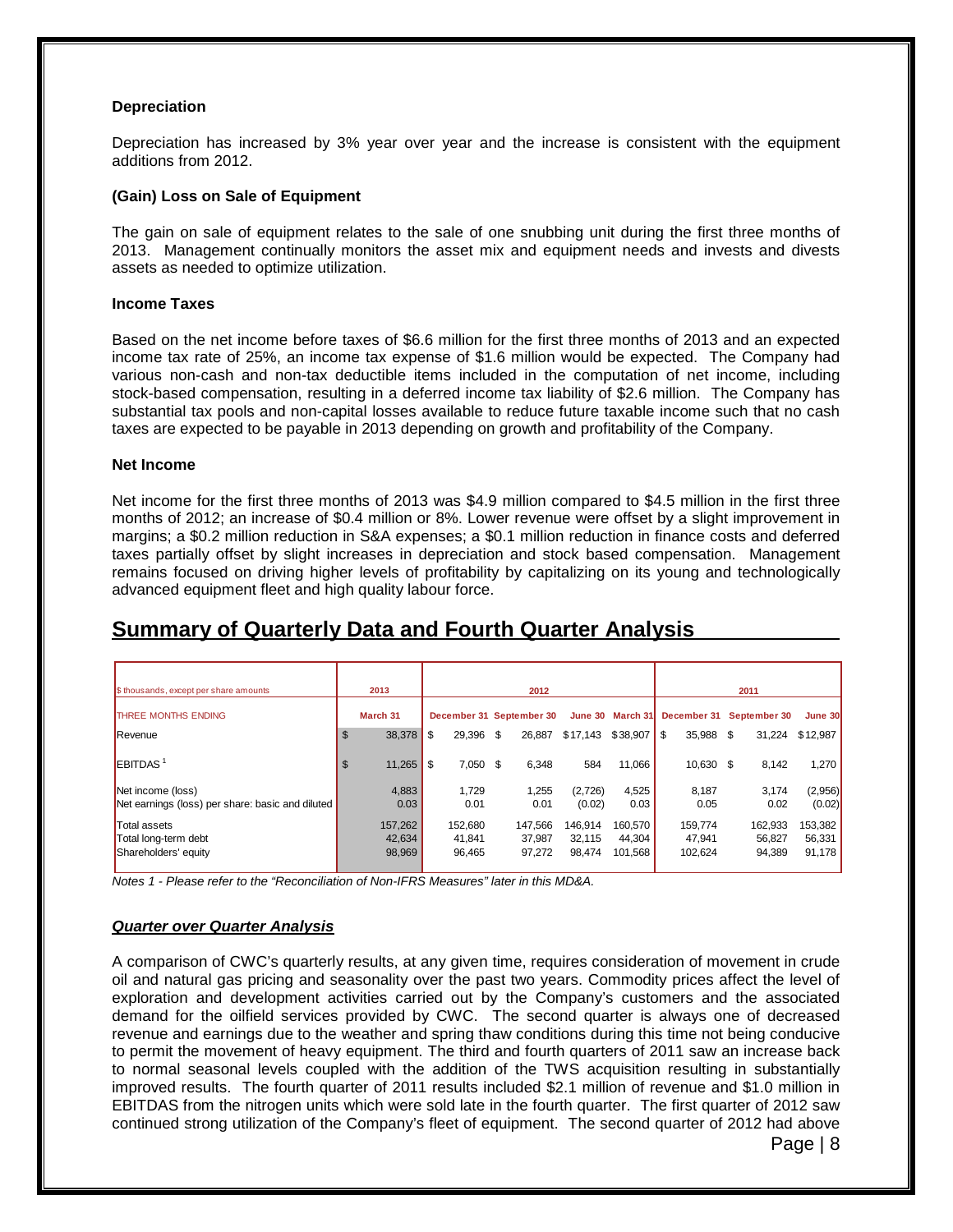average rainfall levels in May and June 2012 resulting in a slower than expected recovery after spring breakup. The third quarter of 2012 experienced a slower than normal increase to activity levels as a result of lower producer spending in the oilfield services industry. This trend in lower activity levels continued through most of Q4 2012 until 2013 operational and capital expenditure budgets were announced by E&P customers in December 2012. The first quarter of 2013 saw improved results from the fourth quarter of 2012 and utilization and revenue that were lower than the first quarter of 2012 due to lower drilling activity. The Other Oilfield services segment continues to be negatively impacted by the reduced prices for dry natural gas and lower amount of completions activity.

# **Seasonality**

The level of activity in the oilfield service industry is influenced by seasonal weather patterns. During the spring months, wet weather and the spring thaw make the ground unstable. Consequently, municipalities and provincial transportation departments enforce road bans that restrict the movement of service equipment which reduces activity levels and places an increased level of importance on the location of the Company's equipment prior to imposition of road bans. The timing and length of road bans is dependent on the weather conditions before, during and after the spring thaw period. The Company's business results depend, at least in part, upon the severity and duration of the Canadian winter and the spring thaw which may lead to reduced oil and gas exploration activity and corresponding declines in the demand for the Company's service equipment during those times. Q2 2012 saw unseasonably rainy and wet conditions in May and June 2012 resulting in a longer than anticipated spring breakup period, slowing the return to normal utilization levels. Q3 and Q4 2012 and Q1 2013 activity levels were consistent with that of the prior year despite equipment additions as a result of reduced customer spending in response to lower commodity prices and macroeconomic factors such as global economic uncertainty and the uncertainty of the approval of the construction of both the Keystone and Northern Gateway pipelines.

# **Revenue**

Revenue for the first quarter of 2013 was \$38.4 million; a decrease of \$0.5 million or 1% from the first quarter of 2012 and an increase of \$9.0 million from the fourth quarter of 2012. The increase from the fourth quarter of 2012 is expected due to the seasonality of the industry, resulting in Q4 and Q1 representing the peak periods for activity.

During the first quarter of 2013 activity levels were consistent with the same period of 2012 as E&P customers moderated their spending noting lower commodity price and capital budget constraints for new well drilling brought about by pipeline capacity issues. CWC saw an increase in all divisions' utilizations from the fourth quarter of 2012, consistent with seasonality. All divisions had utilizations below that seen in the first quarter of 2012 as a result of depressed natural gas prices and pipeline capacity uncertainty.

# **EBITDAS**

EBITDAS for the first quarter of 2013 increased by 59% from the fourth quarter of 2012 and 2% from the first quarter of 2012. The year-over-year increase in EBITDAS, although slight, is significant as it was achieved on reduced activity levels. Management successfully controlled costs throughout the first quarter, particularly labour costs being the largest variable cost in all divisions, resulting in the improvement in EBITDAS. Utilization of equipment across all segments continues to be impacted negatively by the slowdown in customer spending noted above leading to lower year-over-year results. This decrease in activity level was partially offset by equipment additions. Management continues to work towards keeping overhead costs as variable as possible to maintain stable EBITDAS and net income margins.

# **Net Income**

Net income for the first quarter of 2013 was \$4.9 million compared to \$1.7 million in the fourth quarter of 2012 and \$4.5 million in the first quarter of 2012. The increase in net income year-over-year is a result of improved EBITDAS, a reduction in S&A expenses, finance costs and a gain on the sale of a snubbing unit partially offset by increases in depreciation and stock based compensation.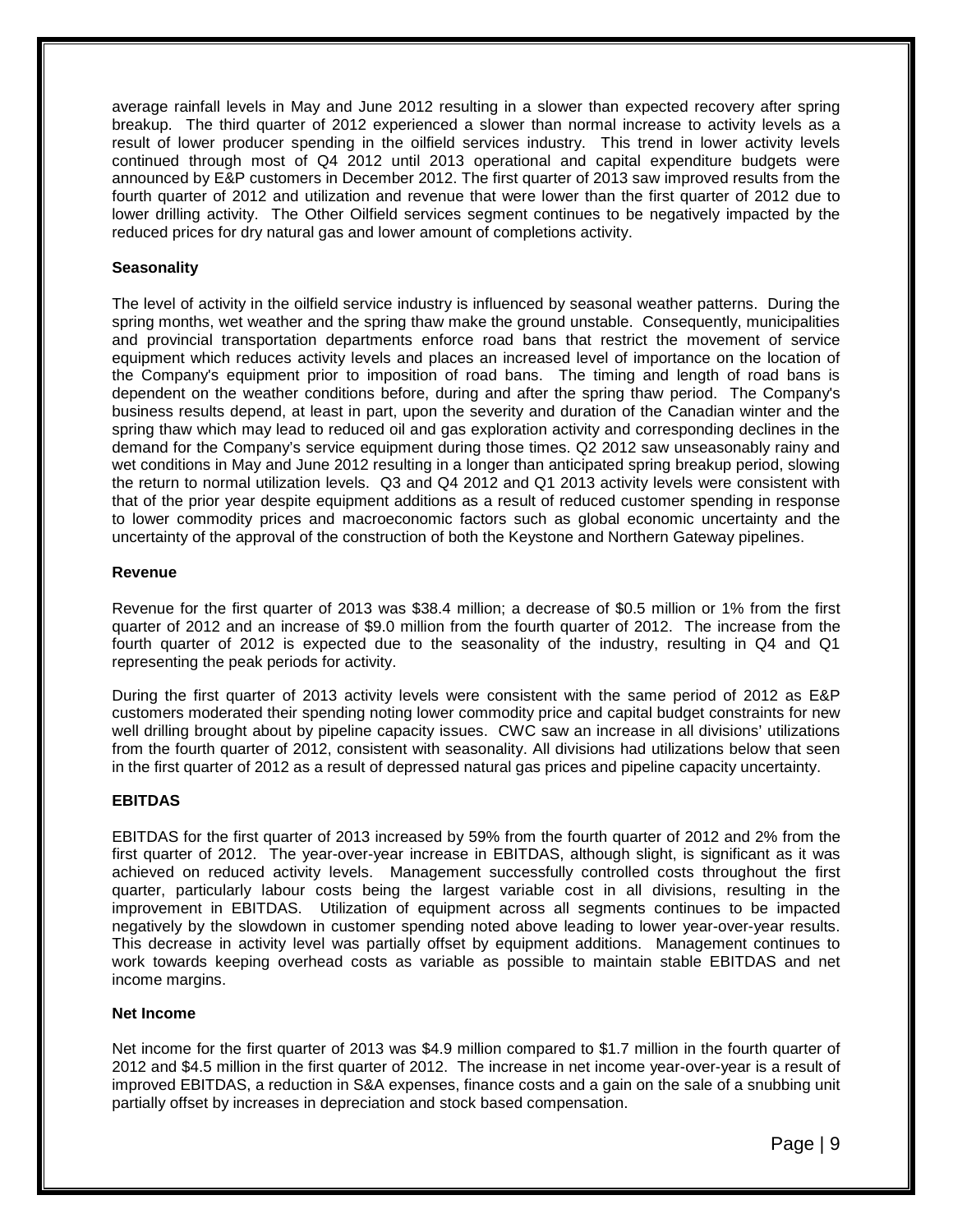# **Financial Position and Liquidity**

|                                               | 2012           |             | 2012                |                |                |
|-----------------------------------------------|----------------|-------------|---------------------|----------------|----------------|
| \$ thousands, except ratios                   | <b>MARCH31</b> | DECEMBER 31 | <b>SEPTEMBER 30</b> | <b>JUNE 30</b> | <b>MARCH31</b> |
|                                               |                |             |                     |                |                |
| Working capital (excluding debt) <sup>1</sup> | 16,861         | 10,683      | 9,105               | 2,389          | 18,622         |
| Working capital (excluding debt) ratio        | 2.3:1          | 1.8:1       | 1.8:1               | 1.2:1          | 2.3:1          |
|                                               |                |             |                     |                |                |
| Long-term debt                                | 42,634         | 41.841      | 37,987              | 32.115         | 44.304         |
|                                               |                |             |                     |                |                |
| Shareholders' equity                          | 98,969         | 96,465      | 97,272              | 98.474         | 101,568        |
|                                               |                |             |                     |                |                |
| Debt to equity                                | 0.4            | 0.4         | 0.4                 | 0.3            | 0.4            |
|                                               |                |             |                     |                |                |

*Notes 1 - Please refer to the "Reconciliation of Non-IFRS Measures" later in this MD&A.*

# **Working Capital**

Working capital (excluding debt) at March 31, 2013 was \$16.9 million (March 31, 2012 - \$18.6 million). The year-over-year reduction is a result of repayments made from operating funds to the revolving and non-revolving portion of the debt, dividends paid and declared to date and significant improvements in the number of days sales outstanding in 2013 compared to 2012. The Company utilizes its revolving debt facilities to assist in funding ongoing operations and working capital. Management utilizes all available cash on hand to reduce its borrowings in an effort to minimize overall interest costs and draws upon its available revolving debt facilities on an as needed basis to manage cash flow requirements. As such the working capital of the Company will fluctuate from period to period depending on cash flow requirements and there continues to be sufficient debt capacity on the balance sheet to be able to support these needs. Management considers the working capital ratio calculated excluding debt borrowings to be a metric that is comparable to its peers in the industry as the nature and structure of debt facility agreements can differ significantly amongst those in the industry.

# **Long-term Debt and Credit Facility**

At December 31, 2012, CWC had a credit facility of \$61 million consisting of a committed revolving facility of \$46 million and a \$15 million committed term facility all with a maturity date of April 30, 2014. The facility was revised in March 2012 to permit dividend distributions to shareholders and increase the amount available under the revolving facility to make up for reductions on the non-revolving facility that occurred as required payments were made. Proceeds from the revolving facility will be used for acquisitions, capital expenditures, working capital and other general corporate purposes. Interest on the revolving facility is paid monthly with no scheduled principal repayments during the term with the balance due April 30, 2014. Amounts borrowed under the revolving facility bear interest at the Company's option of the bank prime rate plus 1.25% to 2.75% or the banker's acceptance rate plus 2.25% to 3.75%, depending, in each case, on the ratio of debt to EBITDA. The term portion of the facility required principal payments of \$500,000 per month plus interest through April 2012, at which time payments increased to \$750,000 per month plus interest until April 2013 and interest only payments during the final year with the balance due April 30, 2014. The term facility bears interest at 7.42%.

As of March 31, 2013, the Company was in compliance with the financial covenants under its credit facility and does not anticipate any restrictions in its ability to fund its ongoing operating, investing, or financing activities.

# **Shareholders' Equity**

Shareholders' equity at March 31, 2013, was \$99.0 million (March 31, 2012 - \$101.6 million), a decrease of \$2.6 million. As of March 31, 2013 the Company had 155,115,899 common shares outstanding and 154,676,409 common shares outstanding at May 9, 2013. At March 31, 2013 the total number of stock options outstanding was 9,330,348 and restricted share units outstanding were 660,000.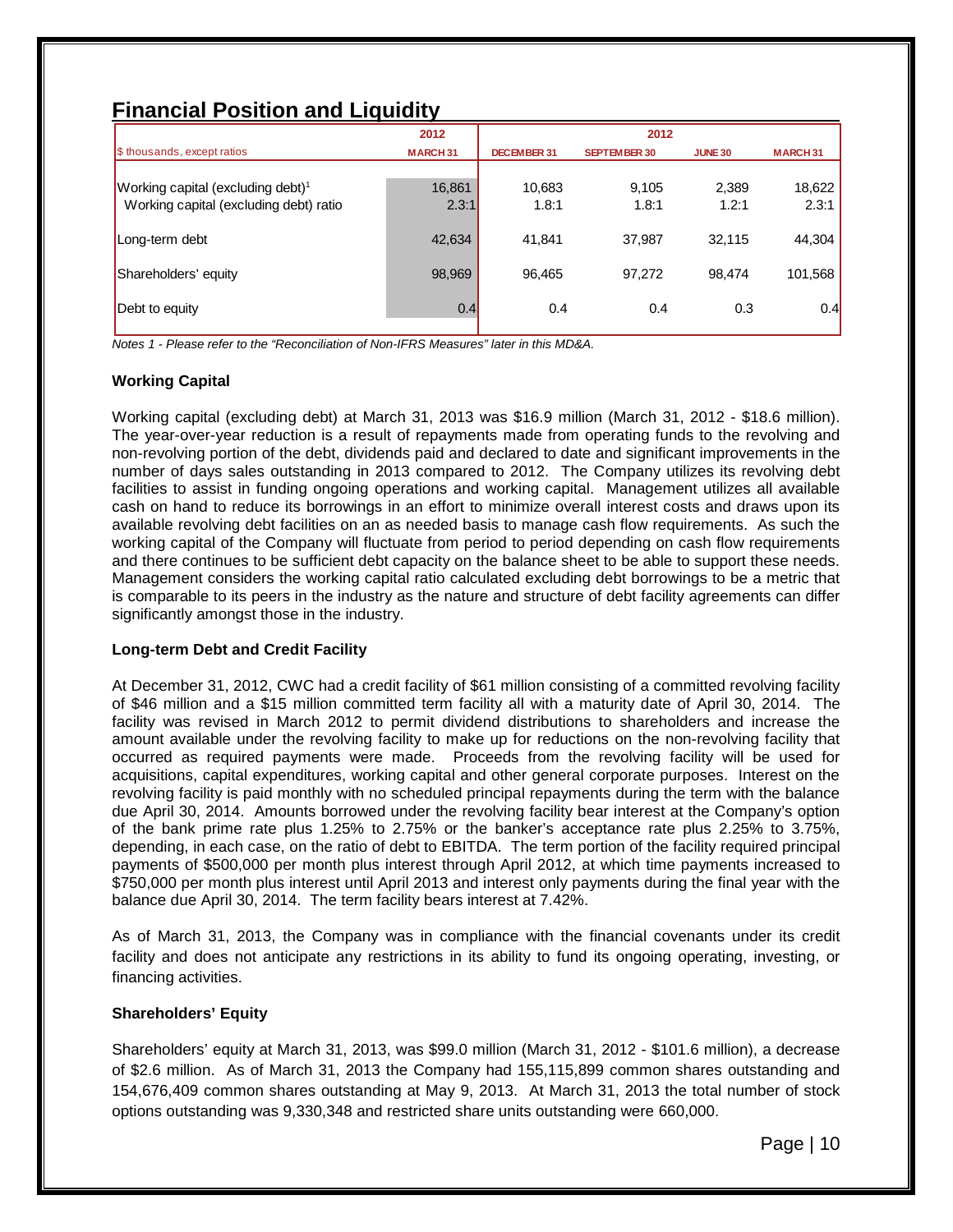During the first three months of 2013 no common shares were purchased under the Normal Course Issuer Bid ("NCIB"). The Company renewed its NCIB effective April 1, 2013, to purchase from time to time, as it considered advisable, up to 7,755,795 of its issued and outstanding common shares on the open market through the facilities of the TSX Venture Exchange ("TSXV"). The price that the Company will pay for any common share under the NCIB will be the prevailing market price on the TSXV at the time of such purchase. From April 1, 2013 to May 9, 2013, 439,500 shares were purchased under the renewed NCIB.

# **Debt to Equity**

Debt to equity at March 31, 2013 was 0.4:1 remains consistent with the first quarter of 2012.

# **Capital Expenditures**

Capital expenditures in the first quarter of 2013 consisted mainly of deposits for the construction of three new service rigs and major recertification costs of a snubbing unit. The remaining amounts were spent on the support tools for the new rigs completed in the fourth quarter of 2012 as well as equipment upgrades and replacements, computer and leasehold upgrades and improvements. The Board of Directors has approved a capital expenditure budget for 2013 totaling \$11.2 million comprised of \$9.8 million of growth capital and \$1.4 million for maintenance and infrastructure capital. Included in this \$11.2 million budget is a \$1.5 million carryover of the 2012 capital expenditure budget to complete a new Class III, 2 inch coil tubing unit. The remainder of the 2013 growth capital expenditures will be directed at building three new service rigs to support our growth into north central Alberta. The \$1.4 million maintenance and infrastructure capital expenditures will be directed at upgrades or additions to field equipment for existing service rig, coil tubing, snubbing divisions and information technology infrastructure. CWC has identified opportunities to expand into additional geographic regions in the WCSB, particularly in the north central regions of Alberta, and is committing additional capital to support this. The financial strength of our balance sheet has allowed us to fund this growth and continued demand for high quality service rigs in the market and will contribute positively to the growth and cash flows of the company in the 2013. CWC intends to finance its 2013 capital expenditures budget from operating cash flows. The 2013 capital expenditures budget continues the execution of CWC's strategy for creating shareholder value by focusing on the core business of well servicing with service rigs and coil tubing units. The Company continues to be committed to disciplined fiscal management and pursuit of growth opportunities driven by customer demand. Management believes these initiatives will add value for shareholders by creating a best-in-class well servicing company.

# **Capital Requirements**

It is anticipated future cash requirements for capital expenditures will be met through a combination of funds generated from operations and existing bank debt facilities as required. However, additional funds may be raised by additional bank debt, other forms of debt, the sale of assets, or the issue of convertible debentures or equity. CWC may require additional financing in the future to implement its strategies and business objectives. It is possible that such financing will not be available, or if available, will not be available on favorable terms. If CWC issues any common shares in the future to finance its operations or implement its strategies, the current shareholders of CWC may incur a dilution of their interest.

# **Commitments and Contractual Obligations**

Beginning in April 2012, the Company was committed to monthly principal payments of \$750,000, in relation to the long-term debt which will end in April 2013. Management believes that based on anticipated activity levels for its services there will be sufficient cash flows generated from operations to service the debt repayment, finance the growth capital of the Company and maintain a dividend payment to its shareholders.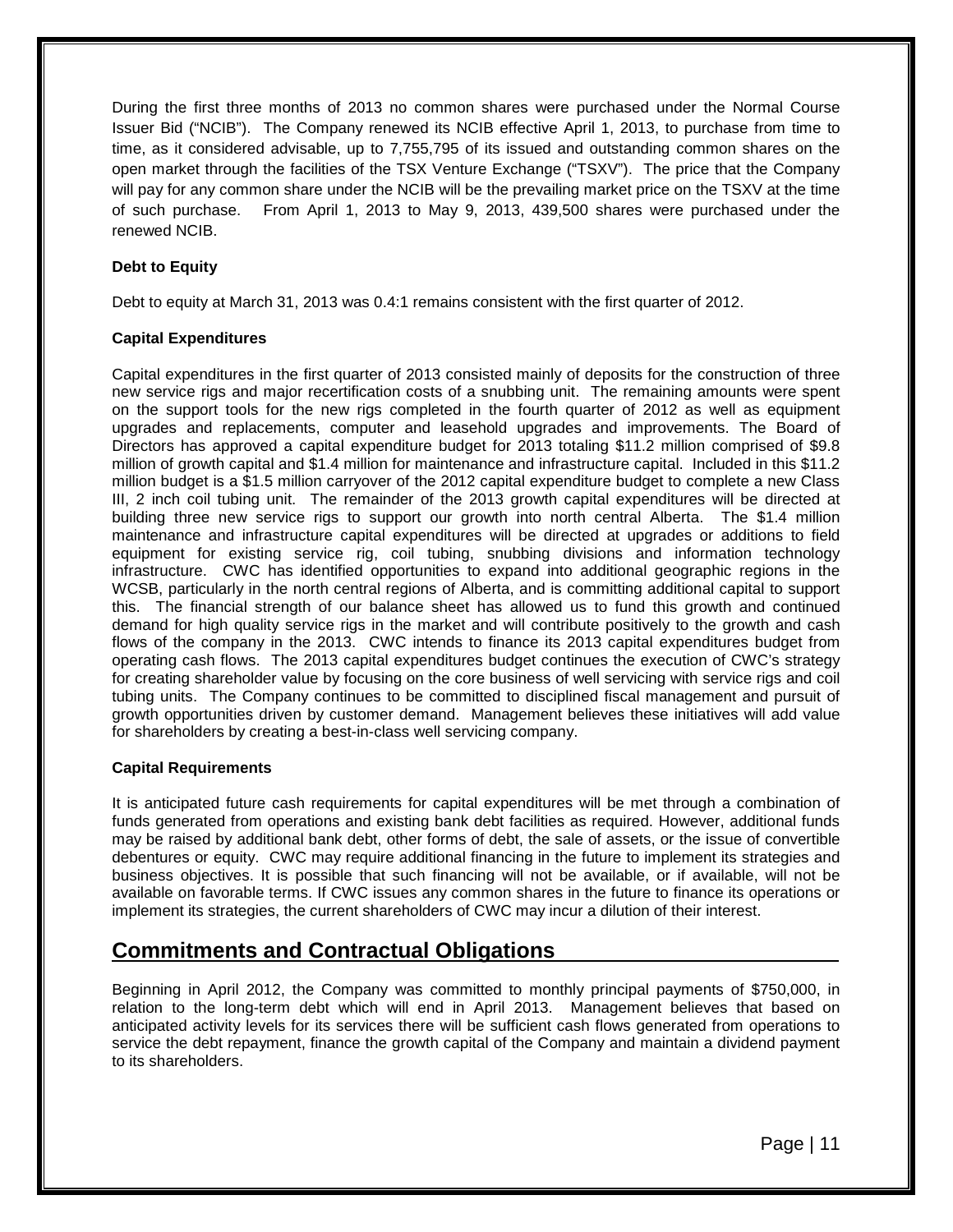# **Critical Accounting Estimates and Judgments**

This MD&A of the Company's financial condition and results of operations is based on the financial statements which are prepared in accordance with IFRS. The presentation of these financial statements in conformity with IFRS requires management to make estimates and assumptions that affect the reported amounts of assets, liabilities and the disclosure of contingent liabilities at the date of the financial statements and the reported revenues and expenses during the reporting period. These estimates are based on experience and assumptions that are believed to be reasonable under the circumstances. Although care has been taken, anticipating future events cannot be done with certainty, therefore actual results may vary from these estimates over time as more accurate information is available and as the Company's operating environment changes.

The accounting estimates believed to be the most difficult, subjective or complex judgments and which are the most critical to the reporting of results of operations and financial positions are as follows:

### *Allowance for Doubtful Accounts Receivable:*

The Company performs periodic credit evaluations of its customers and grants credit based upon past payment history, financial condition, and anticipated industry conditions. Customer payments are regularly monitored and a provision for doubtful accounts is established based upon specific situations and overall industry conditions. The history of bad debt losses of the Company has been within expectations and is generally limited to specific customer circumstances. However, given the cyclical nature of the energy industry, a customer's ability to fulfill its payment obligations can change suddenly and without notice.

### *Impairment of Assets*:

At the end of each reporting period, the Company assesses whether there is an indication that an asset group may be impaired. If any indication of impairment exists, the Company estimates the recoverable amount of the asset group. External triggering events include, for example, changes in customer or industry conditions, technological advances and economic climate deterioration. Internal triggering events for impairment include lower profitability or utilization.

The Company's impairment tests compare the carrying amount of the asset or cash generating unit ("CGU") to its recoverable amount. The recoverable amount is the higher of fair value less costs to sell ("FVLCS") and value in use ("VIU"). FVLCS is the amount obtainable from the sale of an asset or CGU in an arm's length transaction between knowledgeable, willing parties, less the costs of disposal. The determination of VIU requires the estimation and discounting of cash flows which involves key assumptions that consider all information available on the respective testing date. Management exercises judgment, considering past and actual performances as well as expected developments in the respective markets and in the overall macro-economic environment and economic trends to model and discount future cash flows. Discounted cash flow projections contain key assumptions such as discount rates, terminal value growth rates and Earnings Before Interest, Taxes, Depreciation and Amortization ("EBITDA") margins.

### *Depreciation of Property and Equipment*

The estimated useful life, residual value and depreciation methods chosen are the Company's best estimate of such and are based on industry norms, historical experience and other estimates including the period and distribution of future cash inflows.

### *Deferred Income Taxes*

In calculating the income taxes, consideration is given to factors such as non-deductible expenses, recognition of deferred tax assets, changes in tax law and management's expectations of future results. The Company estimates deferred income taxes based on temporary differences between the income and the losses reported in the financial statements and its taxable income and losses as determined under the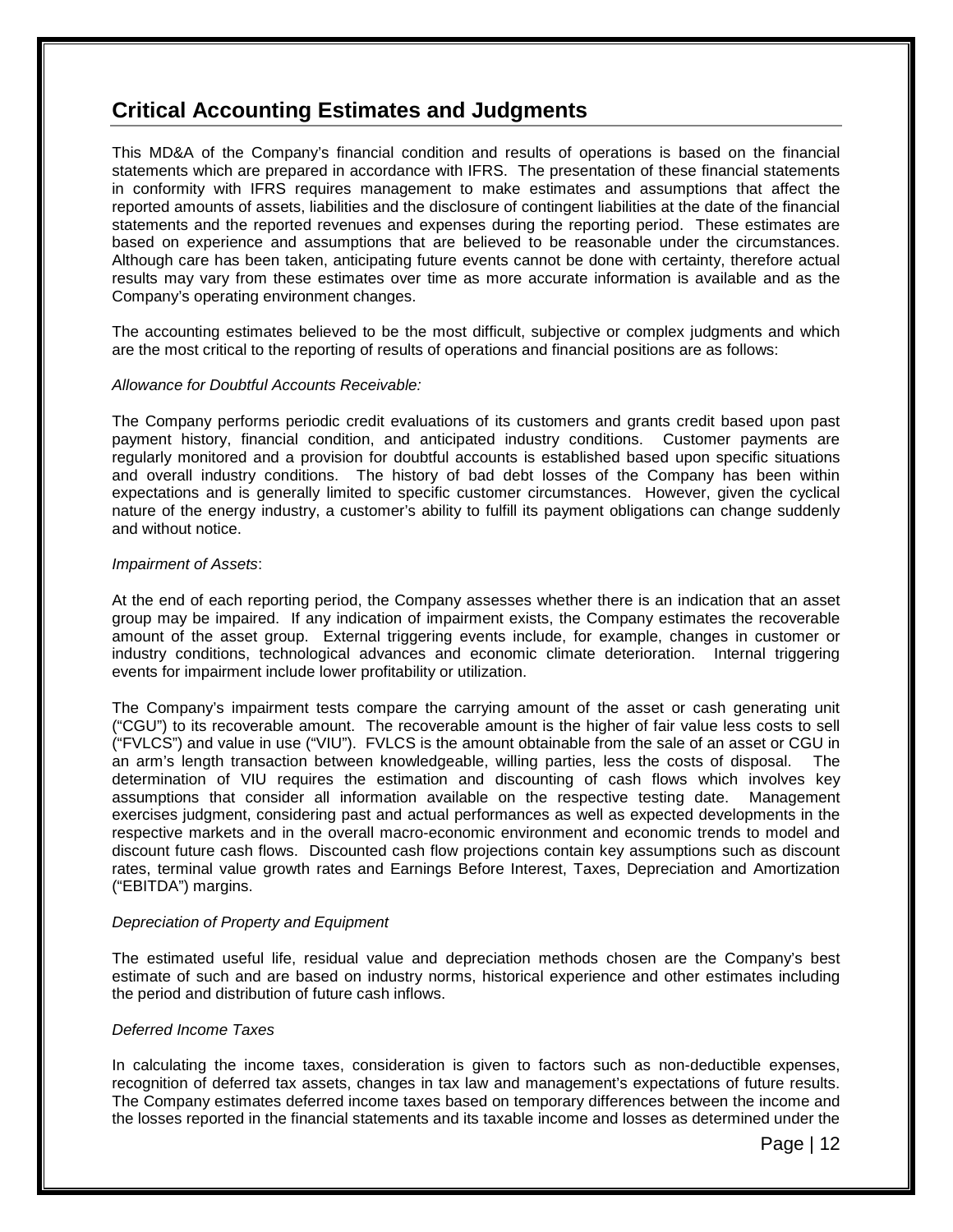applicable tax laws. The tax effect of these temporary differences is recorded as deferred tax assets or liabilities in the financial statements. The calculation of income taxes requires the use of judgments and estimates. If these judgments and estimates prove to be inaccurate, future earnings may be materially impacted.

# **Future Accounting Pronouncements**

There have been no changes in accounting policies in the three months ended March 31, 2013.

Effective January 1, 2013, the Company adopted the following accounting standards or revisions thereto:

IFRS 7: *Financial Instruments – Disclosures* IFRS 10: *Consolidated Financial Statements* IFRS 11: *Joint Arrangements* IFRS 12: *Disclosure of Interests in Other Entities* IFRS 13: *Fair Value Measurement*

On adoption, these standards had no impact on the recognition or measurement of the balances recorded in the Company's financial statements. The Company reviewed the disclosure requirements of IFRS 12 and noted that there are no minimum disclosure requirements for condensed interim financial statements prepared in accordance with IAS 34.

IFRS 13 replaces individual regulations governing the determination and disclosure regarding items that are measured at fair value. This standard does not introduce any significant new valuation methodologies, however, it does introduce new disclosure requirements. As a result, the Company discloses the fair value of certain assets and liabilities on a quarterly basis.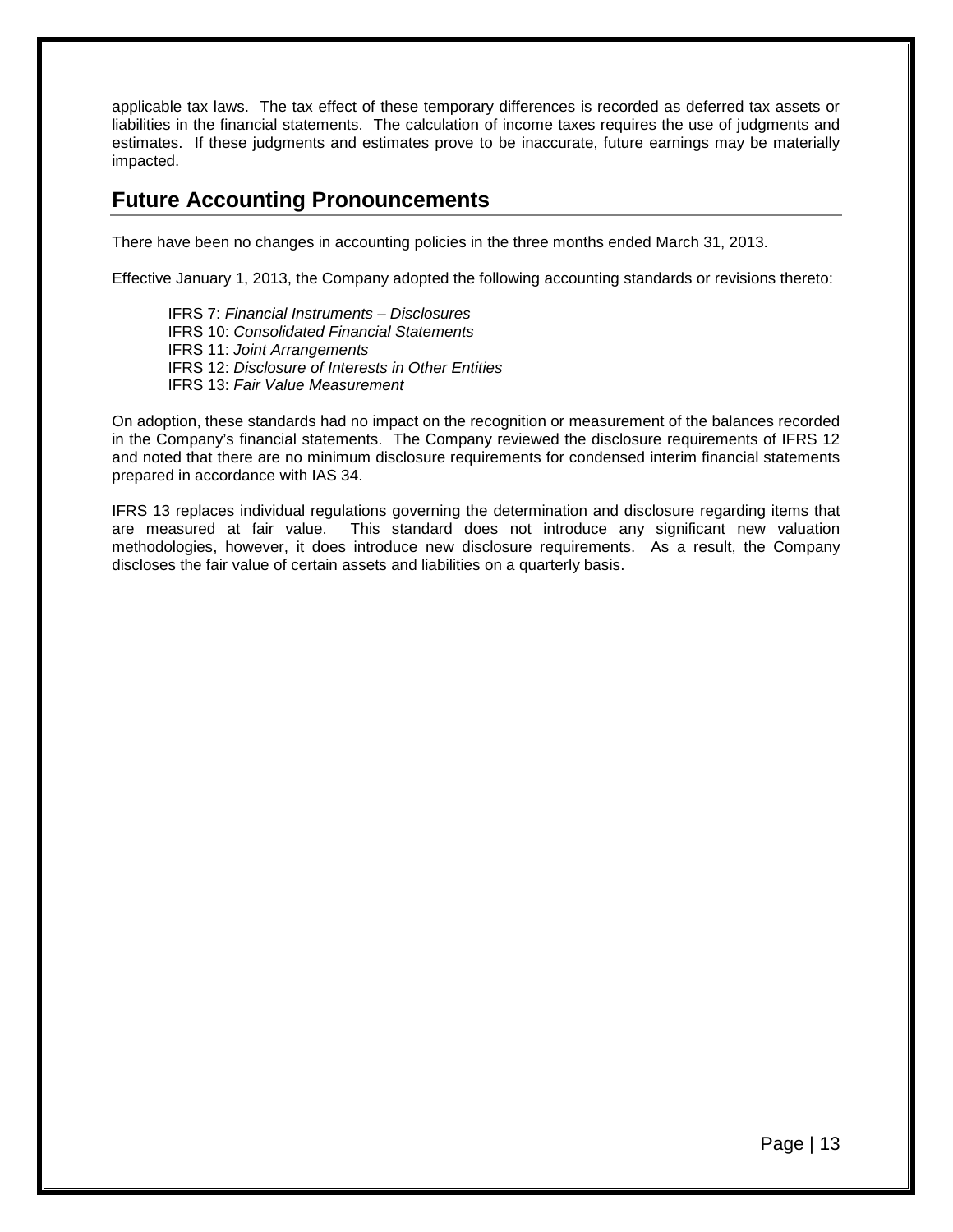# **Reconciliation of Non-IFRS Measures**

|                                                | <b>THREE MONTHS ENDED</b> |                     |  |
|------------------------------------------------|---------------------------|---------------------|--|
|                                                | <b>MARCH 31</b>           |                     |  |
| \$ thousands                                   | 2013                      | 2012                |  |
| <b>NON-IFRS MEASURES</b>                       |                           |                     |  |
|                                                |                           |                     |  |
| <b>EBITDAS:</b>                                |                           |                     |  |
| Net income                                     | 4,883                     | 4,525               |  |
| Add:                                           |                           |                     |  |
| Depreciation                                   | 3,988                     | 3,857               |  |
| Finance costs                                  | 654                       | 769                 |  |
| Income tax expense (recovery)                  | 1,682                     | 1,684               |  |
| Stock based compensation                       | 202                       | 184                 |  |
| Loss on sale of equipment                      | (144)                     | 47                  |  |
| <b>EBITDAS</b>                                 | 11,265                    | 11,066              |  |
|                                                |                           |                     |  |
| $2$ Funds from operations:                     |                           |                     |  |
| Cash flows from (used in) operating activities | 5,778                     | 11,354              |  |
| Less:                                          |                           |                     |  |
| Change in non-cash working capital             | (5, 487)                  | 289                 |  |
|                                                |                           |                     |  |
| Funds from operations:                         | 11,265                    | 11,065              |  |
|                                                |                           |                     |  |
| Gross margin:                                  |                           |                     |  |
| Revenue                                        | 38,378                    | 38,907              |  |
| Less:                                          |                           |                     |  |
| Direct operating expenses                      | (23, 521)                 | (24, 075)           |  |
| Gross margin                                   | 14,857                    | 14,832              |  |
|                                                |                           |                     |  |
|                                                | MARCH 31,                 | <b>DECEMBER 31,</b> |  |
|                                                | 2013                      | 2012                |  |
|                                                |                           |                     |  |
| $^4$ Working capital (excluding debt):         |                           |                     |  |
| <b>Current Assets</b>                          | 29,923                    | 24,142              |  |
|                                                |                           |                     |  |
| Less: Current Liabilities                      | (13,996)                  | (15, 881)           |  |
| Add: Current portion of long-term debt         | 934                       | 2,422               |  |
|                                                |                           |                     |  |
| Working capital (excluding debt)               | 16,861                    | 10,683              |  |

1. *EBITDAS (Earnings before interest, taxes, depreciation, amortization, gain/loss on disposal of asset, unrealized gain/loss on marketable*  securities, finance costs and stock based compensation) is not recognized measures under IFRS. Management believes that in addition to net *earnings, EBITDAS is a useful supplemental measure as it provides an indication of the Company's ability to generate cash flow in order to fund working capital, service debt, pay current income taxes, and fund capital programs. Investors should be cautioned, however, that EBITDAS*  should not be construed as an alternative to net income (loss) and comprehensive income (loss) determined in accordance with IFRS as an indicator of the Company's performance. CWC's method of calculating EBITDAS may differ from other entities and accordingly, EBITDAS may *not be comparable to measures used by other entities. For a reconciliation of EBITDAS to net income (loss) and comprehensive income (loss).* 

2. *Funds from operations and funds from operations per share are not recognized measures under IFRS. Management believes that in addition to cash flow from operations, funds from operations is a useful supplemental measure as it provides an indication of the cash flow generated by the*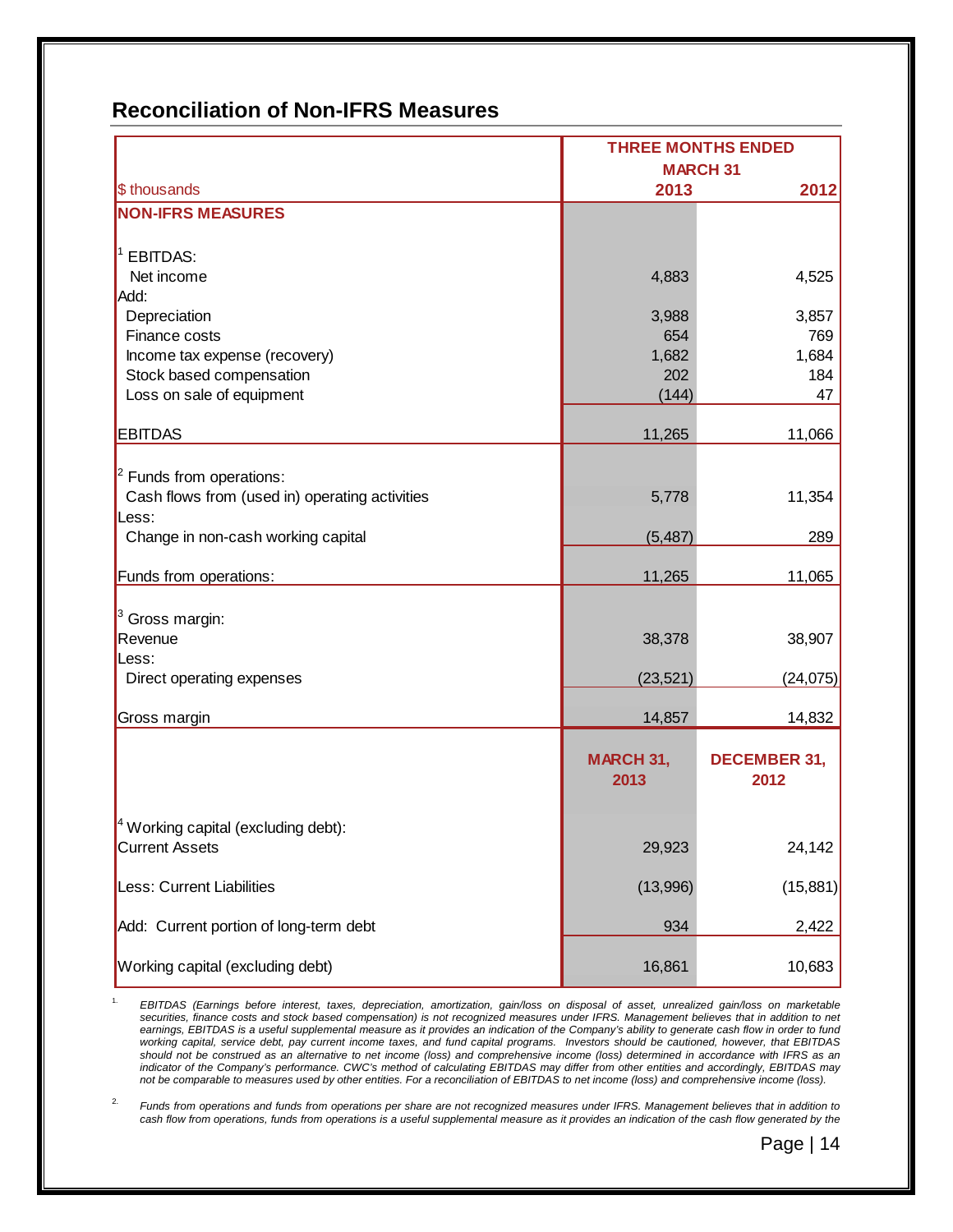*Company's principal business activities prior to consideration of changes in working capital. Investors should be cautioned, however, that funds from operations should not be construed as an alternative to cash flow from operations determined in accordance with IFRS as an indicator of the Company's performance. CWC's method of calculating funds from operations may differ from other entities and accordingly, funds from operations may not be comparable to measures used by other entities. Funds from operations is equal to cash flow from operations before changes in non-cash working capital items related to operations.*

- *3. Gross margin is calculated from the statement of comprehensive income (loss) as Revenue less direct operating costs and is used to assist management and investors in assessing the Company's financial results from operations excluding fixed overhead costs. Gross margin is a non-IFRS measure and does not have any standardized meaning prescribed by IFRS and may not be comparable to similar measures provided by other companies.*
- *4. Working capital (excluding debt) is calculated based on current assets less current liabilities excluding the current portion of long-term debt. Working capital is used to assist management and investors in assessing the Company's liquidity and its' ability to generated funds. Working capital (excluding debt) does not have any meaning prescribed under IFRS and may not be comparable to similar measures provided by other companies.*